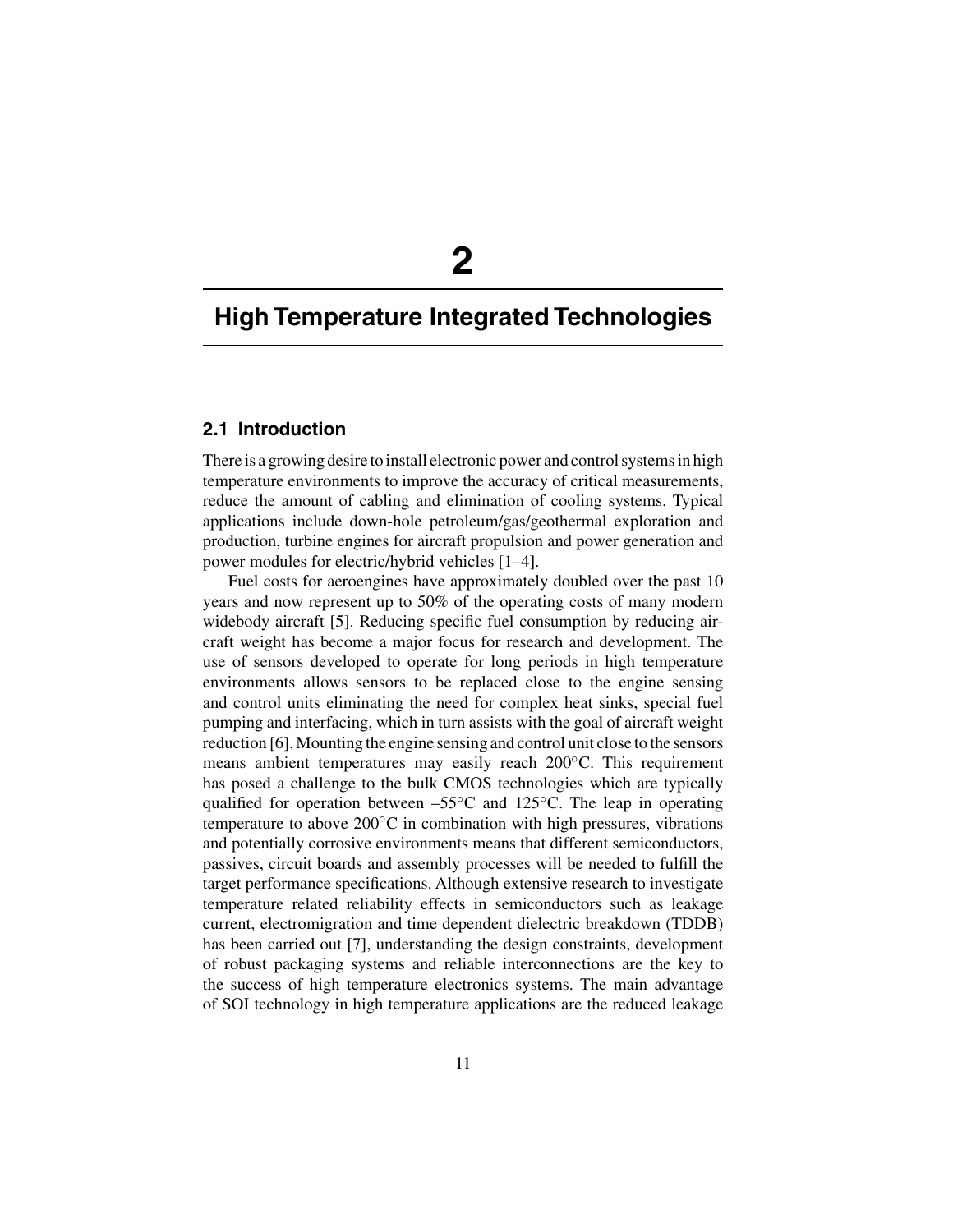#### 12 *High Temperature Integrated Technologies*

current due to the reduced junction area and reduced latchup due to isolated PMOS (P-type Metal Oxide Semiconductor Logic) and NMOS (N-type Metal Oxide Semiconductor Logic) transistors [8]. CMOS SOI technology has been shown to be better suited for high temperature operation over bulk CMOS [9–11]. The reliability of CMOS SOI for use at  $250^{\circ}$ C was presented in [12]. CMOS SOI integrated circuits have been designed and tested for high-temperature applications up to 300 $^{\circ}$ C in [13–19] and up to 400 $^{\circ}$ C in [20]. Silicon carbide (SiC) BJT, JFET and MOSFET based integrated circuits have been demonstrated up to 600◦C [21–23]. High temperature electronics technologies and applications have been recently reviewed in [24]. The major effects of elevated temperature on semiconductor material and devices are:

- An exponential increase in leakage current of reverse-biased *pn* junctions. This might significantly limit the performance of bulk-CMOS ICs, where the transistors are isolated from the common bulk by means of a *pn* junction. In SOI technologies, however, buried oxide prevents any leakage current into the bulk, thus making this technology well suited for high temperature applications. Still, structures necessarily incorporating *pn* diodes, like ESD protection circuits, may adversely influence the performance of a system at high temperatures.
- Carrier mobility degradation, occurring with the rate of  $T^{-n}$  for MOS devices, where *n* ranges from 1.5 to 1.8 between  $25^{\circ}$ C and  $200^{\circ}$ C [17]. This directly impacts the transfer characteristics of MOS transistors since drain current of the saturated devices is proportional to the carrier mobility in the channel.
- Finally, the threshold voltage shifts by 1–3  $mV$ <sup> $\circ$ </sup>C as the Fermi potential, the depletion width and charge under channel reduce with temperature [17].

The above mentioned temperature effects were accounted for during the design of the circuits presented in this book by using the Zero-Temperature Coefficient (ZTC) and " $g_m/I_d$ " methodologies [25].

The European Union (EU) has taken a lead in green aviation technologies by funding projects such as Clean Sky1 and Clean Sky2 [26]. The Clean Sky Joint Technology Initiave started in 2008, and constitutes an industry wide program targeting very significant environmental gains: a reduction of  $CO<sub>2</sub>$  and  $NO<sub>x</sub>$  emissions of 40% and 60%, respectively. General Electric was represented in Clean Sky by GE Aviation Systems (UK) and GE Global Research Munich as participants in the High Temperature Survival Electronic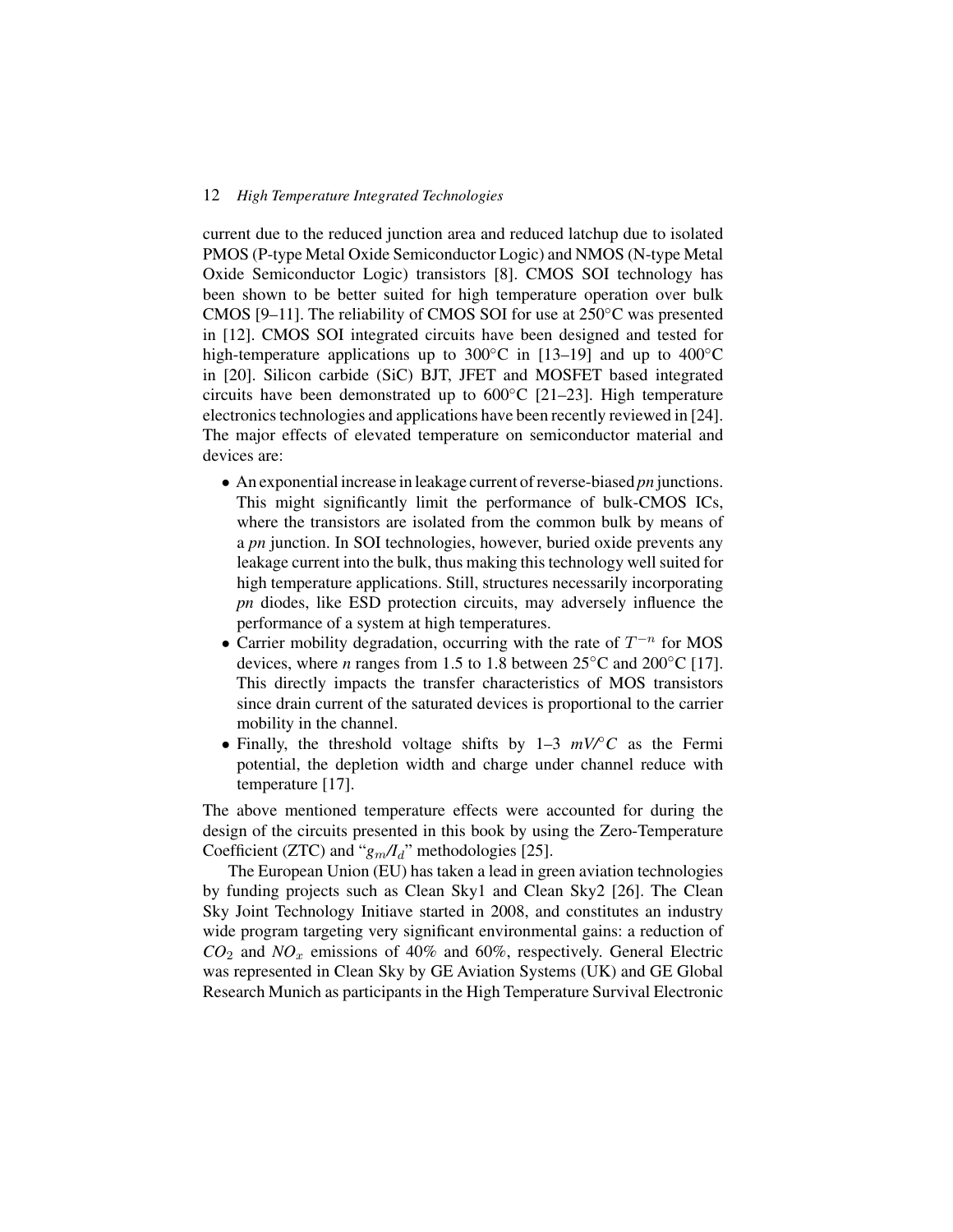Devices for Engine Control Systems (HIGHTECS) project working with Oxford University Materials.

The HIGHTECS design concept was to take the output from several onengine sensors (temperature probe, thermocouple, strain gauges, frequency) and carry out the signal conditioning on the sensor signals, multiplexing, analogue to digital conversion, and transmission of the data through a serial data bus on a single ASIC (Application Specific Integrated Circuit) [6]. The unit was designed to meet the environmental requirements of DO-160 for a helicopter engine, with the specific needs of operation at 200◦C with a lifetime of 50,000 engine operating hours. Due to the temperature and lifetime requirements, and the current feasibility of SOI technology over SiC, the HIGHTECS ASIC was fabricated as a custom CMOS SOI device to be assembled on a ceramic hybrid carrier [6, 27]. The hybrid was assembled in a stainless steel enclosure, mounted on an aeroengine during tests on the ground, and due to the shorter cables needed in between the sensors and the electronics, it helps reducing the weight of the aeroengine by several kilograms [28].

## **References**

- [1] B. Parmentier, O. Vermesan, and L. Beneteau, "Design of high temperature electronics for well logging applications," in *Proc. International Conference on High Temperature Electronics (HiTEN)*, Oxford, United Kingdom, Jul. 2003, pp. 77–84.
- [2] B. Ohme and M. Larson, "Analog component development for 300<sup>°</sup>C sensor interface applications," in *Proc. International Conference on High Temperature Electronics (HiTEC)*, Albuquerque, United States, May. 2012, pp. 1–17.
- [3] D. MacGugan, "DM300 a 300°C geothermal directional module development," in *Proc. International Conference on High Temperature Electronics (HiTEC)*, Albuquerque, United States, May. 2012, pp. 293–300.
- [4] R. W. Johnson, J. L. Evans, P. Jacobsen, J. R. Thompson, and M. Christopher, "The changing automotive environment: High-temperature electronics," *IEEE Trans. Electron. Packag. Manuf.*, vol. 27, pp. 164– 176, Jul. 2004.
- [5] Boeing. (2014, Sep.) Current market outlook 2013–2032. [Online]. Available: www.boeing.com/boeing/commercial/cmo/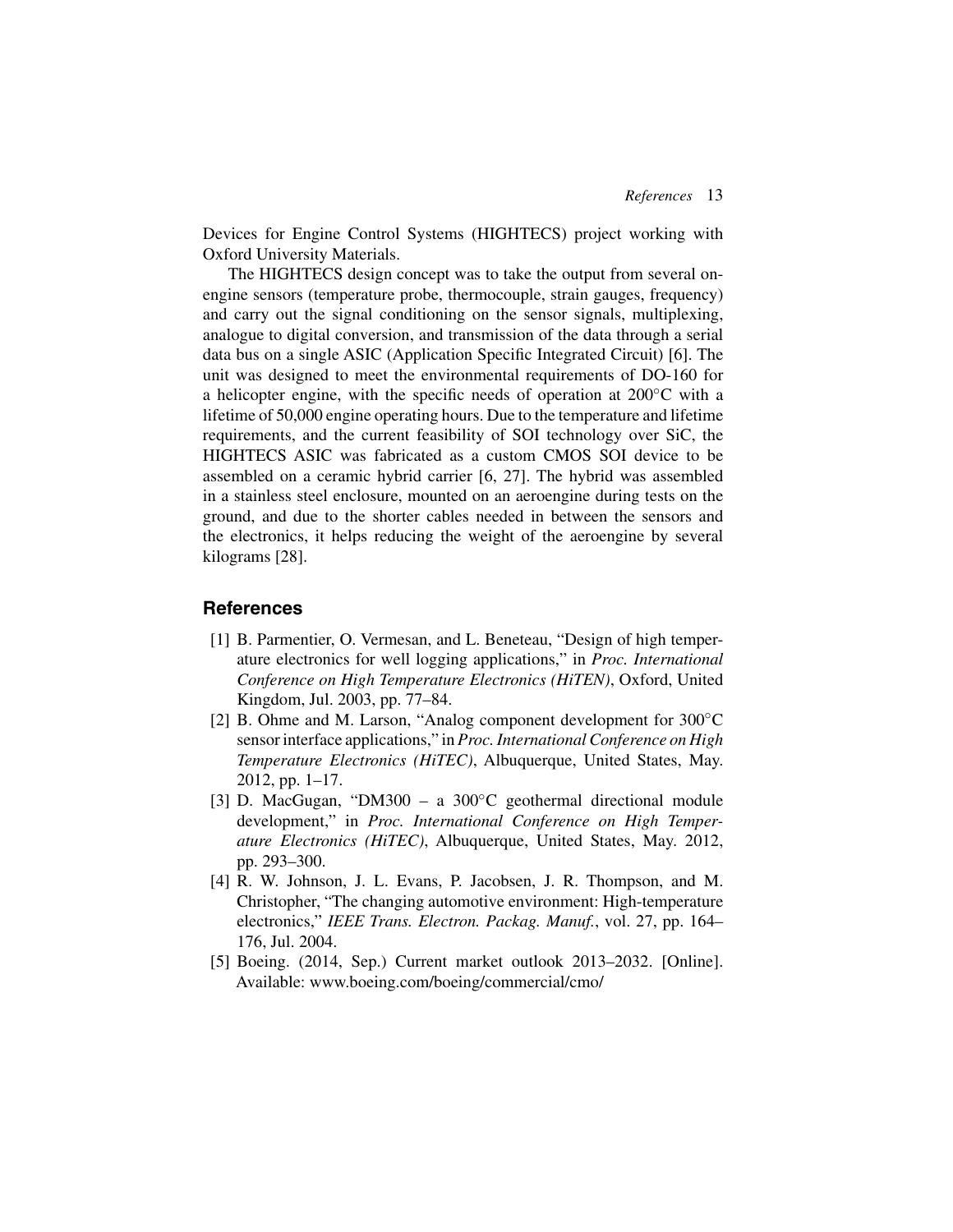#### 14 *High Temperature Integrated Technologies*

- [6] L. Stoica, V. Solomko, T. Baumheinrich, R. D. Regno, R. Beigh, S. Riches, I. White, G. Rickard, and P. Williams, "Design of a high temperature signal conditioning ASIC for engine control systems – HIGHTECS," in *Proc. IEEE International Symposium on Circuits and Systems*, Melbourne, Australia, May. 2014, pp. 2117–2120.
- [7] J. D. Cressler and H. A. Mantooth, *Extreme Environment Electronics*. CRC Press, 2012.
- [8] D. Vanhoenacker-Janvier, M. E. Kaamouchi, and M. S. Moussa, "Siliconon-insulator for high-temperature applications," *IET Circuits Devices Syst.*, vol. 2, pp. 151–157, Feb. 2008.
- [9] G. Shahidi, "Mainstreaming of the SOI technology," *Proceedings SPIE Microelectronic Device Technology III*, vol. 3881, Oct. 1999.
- [10] P. Francis, A. Terao, B. Gentinne, D. Flandre, and J.-P. Colinge, "SOI technology for high-temperature applications," in *Proc. IEDM Tech. Dig.*, San Francisco, United States, Dec. 1992, pp. 13.5.1–13.5.4.
- [11] D. Flandre, A. Nazarov, and P. Hemment, Eds., *Science and Technology of Semiconductor-On-Insulator Structures and Devices Operating in a Harsh Environment*. Dordrecht, The Netherlands: Kluwer Academic Publishers, 2005.
- [12] K. Grella, S. Dreiner, H. Vogt, and U. Paschen, "Reliability of CMOS Silicon-in-Insulator for use at 250◦C," *IEEE Trans. Device Mater. Rel.*, vol. 14, pp. 21–29, Mar. 2014.
- [13] J. Eggermont, D. D. Ceuster, D. Flandre, B. Gentinne, P. Jespers, and J. Colinge, "Design of SOI CMOS operational amplifiers for applications up to 300◦C," *IEEE J. Solid-State Circuits*, vol. 31, pp. 179–186, Feb. 1996.
- [14] D. Flandre, S.Adriaensen,A.Afzalian, J. Laconte, D. Levacq, C. Renaux, L. Vancaillie, J. Raskin, L. Demeus, P. Delatte, V. Dessard, and G. Picun, "Intelligent SOI CMOS integrated circuits and sensors for heterogeneous environments and applications," in *Proc. IEEE Sensors*, Orlando, United States, Jun. 2002, pp. 1407–1412.
- [15] J. O'Connor, J. Tsang, and J. McKitterick, "225°C high temperature silicon-on-insulator (SOI) ASICs for harsh environments," in *Proc. IEEE International Workshop for Integrated Power Packaging (IWIPP)*, Chicago, United States, Sep. 1998, pp. 2–5.
- [16] H. Kappert, N. Kordas, S. Dreiner, U. Paschen, and R. Kokozinski, "High temperature SOI CMOS technology and circuit realization for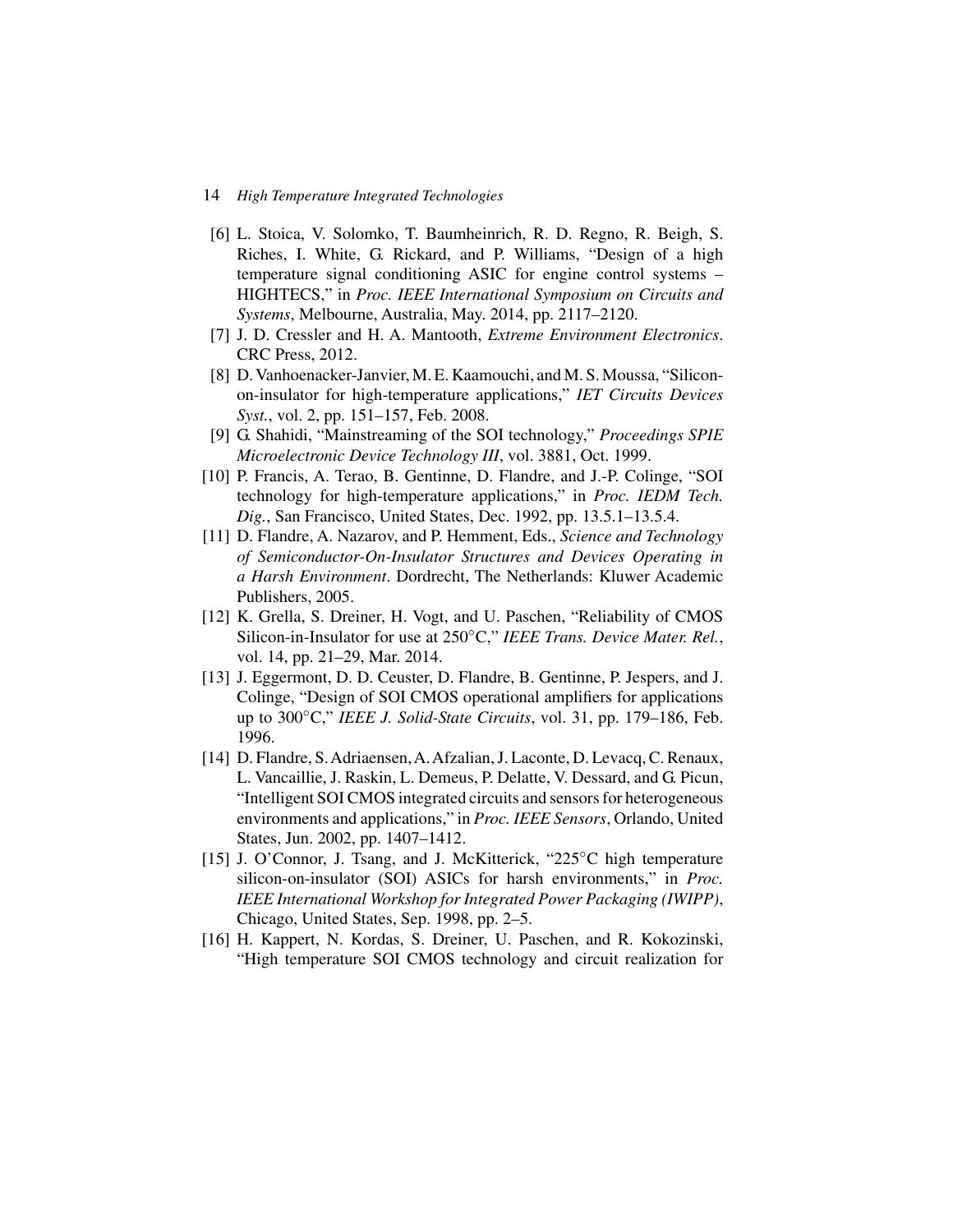applications up to 300◦C," in *Proc. IEEE International Symposium on Circuits and Systems*, Lisbon, Portugal, May. 2015, pp. 1162–1165.

- [17] L. Demeus, V. Dessard, A. Viviani, S. Adriaensen, and D. Flandre, "Integrated sensor and electronic circuits in fully depleted SOI technology for high-temperature applications," *IEEE Trans. Ind. Electron.*, vol. 48, pp. 272–280, Apr. 2001.
- [18] F. Silveira, D. Flandre, and P. G. A. Jespers, "A gm/Id based methodology for the design of CMOS analog circuits and its application to the synthesis of a silicon-on-insulator micropower OTA," *IEEE J. Solid-State Circuits*, vol. 31, pp. 1314–1319, Sep. 1996.
- [19] J. Watson, "An ultra-low noise instrumentation amplifier designed for high temperature applications," in *Proc. International Conference on High Temperature Electronics (HiTEC)*, Albuquerque, United States, May. 2012, pp. 82–86.
- [20] A. Schmidt, H. Kappert, and R. Kokozinski, "High temperature analog circuit design in PD-SOI CMOS technology using reverse body biasing," in *Proc. IEEE 39th European Solid-State Circuit Conference*, Bucharest, Romania, Sep. 2013, pp. 359–362.
- [21] P. Neudeck, D. Spry, L. Chen, G. Beheim, R. Okojie, C. Chang, R. Meredith, T. Ferrier, L. Evans, M. Krasowski, and N. Prokop, "Stable electrical operation of 6HSiC JFETs and ICs for thousands of hours at 500◦C," *IEEE Electron Device Lett.*, vol. 29, pp. 456–459, May. 2008.
- [22] R. Ghandi, C.-P. Chen, L. Yin, X. Zhu, L. Yu, S. Arthur, F. Ahmad, and P. Sandvik, "Silicon carbide integrated circuits with stable operation over a wide temperature range," *IEEE Electron Device Lett.*, vol. 35, pp. 1206–1208, Dec. 2014.
- [23] S. Garverick, C.-W. Soong, and M. Mehregany, "SiC JFET integrated circuits for sensing and control at temperatures up to 600◦C," in *Proc. IEEE Energytech*, Cleveland, United States, May. 2012, pp. 1–6.
- [24] J. Watson and G. Castro, "A review of high-temperature electronics technology and applications," *Journal of Material Science: Materials in Electronics*, vol. 26, pp. 9226–9235, Jul. 2015.
- [25] D. Flandre, L. Demeus, V. Dessard, A. Viviani, B. Gentinne, and J. P. Eggermont, "Design and application of SOI CMOS OTAs for hightemperature environments," in *Proc. IEEE 24th European Solid-State Circuit Conference*, The Hague, The Netherlands, Sep. 1998, pp. 404–407.